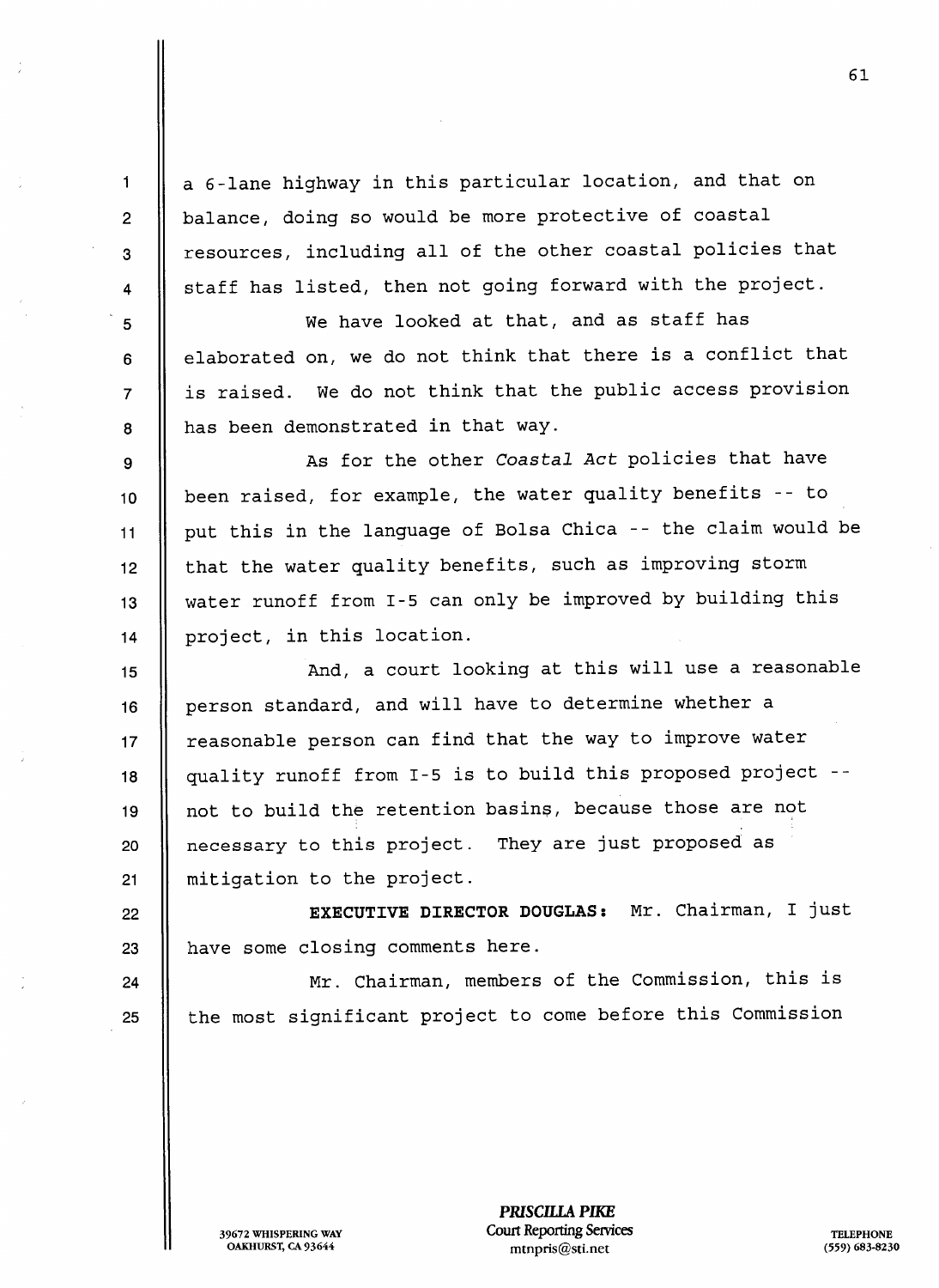since the San Onofre Nuclear Power Plant in 1974. It is most significant because of the large area of environmentally sensitive habitat, wetlands, and other public resources, it will destroy

The fact is that it is unmitigatable under the law, that it so clearly fails to meet so many Coastal Act policies, and that it raises profound questions about our environmental and social future in coastal California, and the glaring negative precedent it would set, by among other 10 || things, destroying a heavily used state park, whose principal <sup>11</sup> infrastructure improvements were installed as Commission 12 | required mitigations for loss public beach access in front of 13  $\parallel$  the nuclear power plant.

14 || Since passage of the California Coastal Act in 15 || 1976, I know of no other coastal development project so 16 | demonstrably inconsistent with the law, that has come this 17  $\parallel$  far in the regulatory review process --

18 | [ Audience Reaction ]

19 || CHAIR KRUER: Again, please, you know, if we are  $\parallel$  going to proceed with the hearing today, and we will never 21 | get through all of the speaker slips and everything else, you  $\parallel$  people please abide by that, or we are going to have to stop  $\parallel$  the hearing. I am going to ask you for one of the last || times, now, not to do that, please.

 $\mathbf 1$ 

 $\overline{2}$ 

3

 $\overline{4}$ 

5

6

 $\overline{7}$ 

8

9

25 || **EXECUTIVE DIRECTOR DOUGLAS:** This toll road

PRISCILLA PIKE 39672 WHISPERING WAY Court Reporting Services<br>Court Reporting Services TELEPHONE TELEPHONE MEDICINE TELEPHONE mtnpris@sti.net (559) 683-8230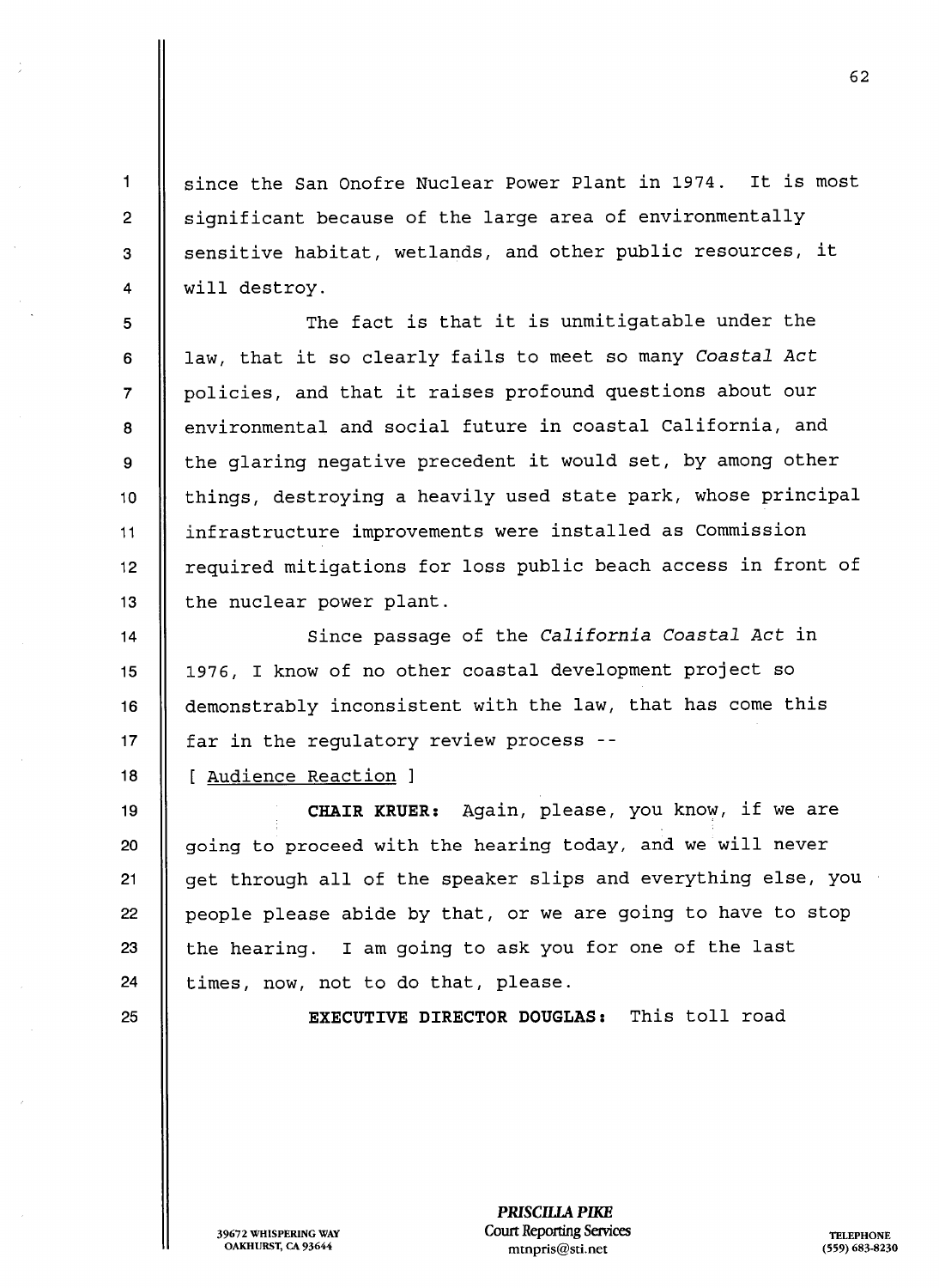process is precisely the kind of project the Coastal Act was intended to prevent, along with new coastal nuclear power plants, new offshore oil and gas leases, coastal freeway projects abandoned long ago, and new commercial ports that also never came to be

This project is the embodiment of the central driver that motivated California voters to enact the coastal initiative, that created the Coastal Commission in 1972. That prime driver was overwhelming public opposition to 10 | rampant industrialization and destruction of the coast by <sup>11</sup> massive new development projects actual and imminent at the 12  $\parallel$  time.

13 || This toll road project is not only inconsistent 14 | with the law, it also raises fundamental questions about what 15 | kind of environmental and social future we want for our 16 | coastal communities, our families, our children, and theirs.

 $17$  || We, especially, those privileged few of us, 18 | entrusted with grave responsibilities for making momentous 19 | decisions today that affect generations to come, must ask 20 || these questions in the context of a larger perspective of 21  $\parallel$  where we, as a society, are heading. This is a context that 22 || includes a burgeoning population, the exponential loss of  $23$   $\parallel$  environmentally sensitive and critical natural habitat, the 24 | loss of affordable and accessible public recreation areas and 25 | opportunities, massive disruptions of global climate with

> PRISCILLA PIKE 39672 WHISPERING WAY **Court Reporting Services** TELEPHONE

OAKHURST, CA 93644 mtnpris@sti.net 559) 683-8230

 $\mathbf{1}$ 

 $\overline{2}$ 

3

 $\overline{\mathbf{4}}$ 

5

6

 $\overline{7}$ 

8

9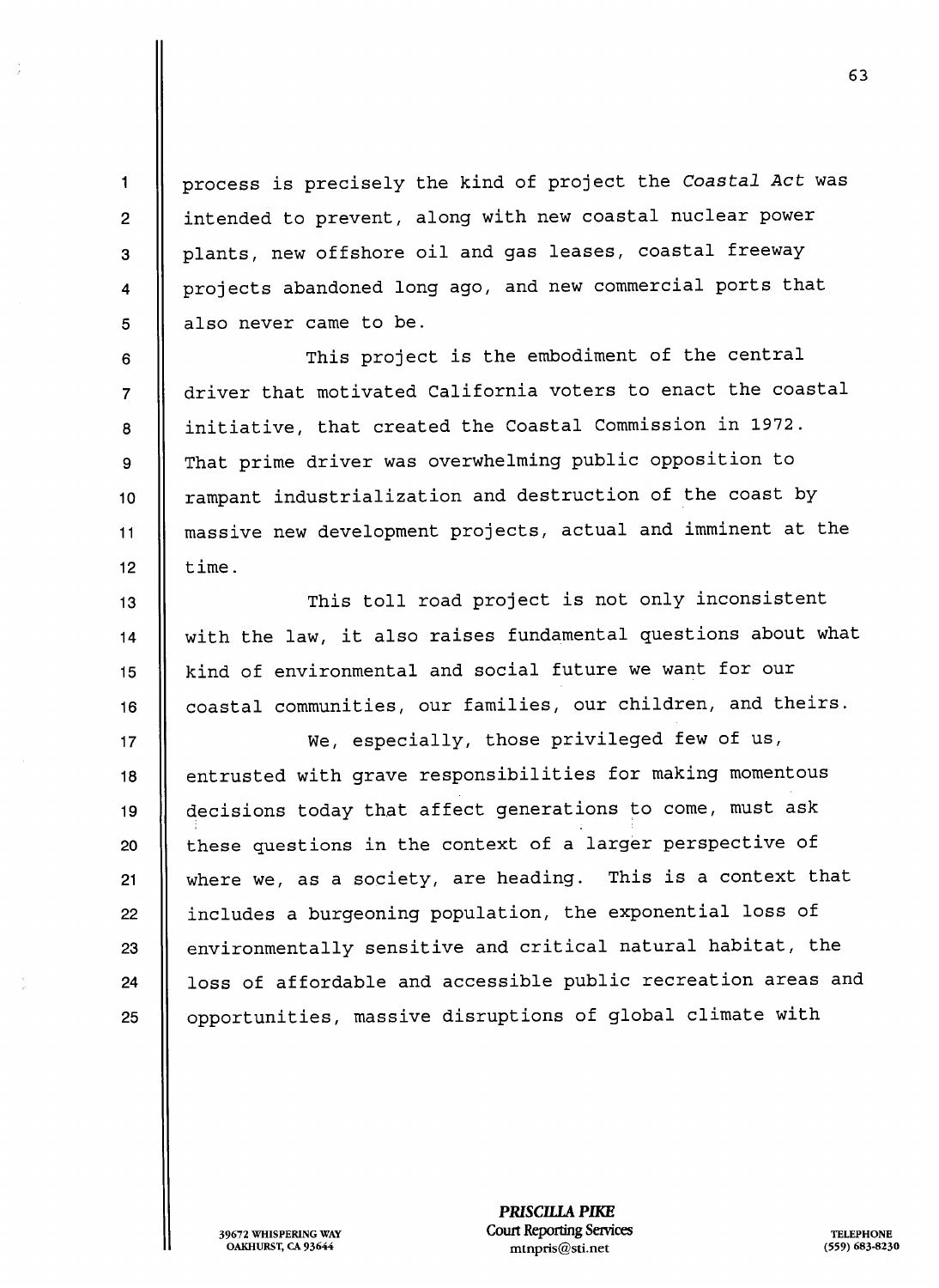devastating consequences, the inevitably congestion of new or expanded freeways everywhere whose projected carrying capacities were exceeded even before they were completed context where demand for mobility must and can, ultimately, only be met by mass public transit infrastructure, and in a context wherein the decisions we make today are guided by individual conscience and our own inner moral and ethical compass and not by the power of politics and monitary profit for others

 $\parallel$  We, as a staff in public service, and you as 11 | Commissioners are keenly aware of our sworn duty to 12 | objectively and fairly apply the requirements of law to the  $13$  || facts before us. While bound by law, we are also 14 | individuals, individual beings whose judgments is, obviously, 15 || informed by social, environmental, and moral imperatives of 16  $\parallel$  our time.

17 || It is not hyperbole to suggest that this project  $18$  || raises a paramount question int this pivotal moment of human <sup>19</sup> history that each of us must ask and answer in the conduct of 20 | our own lives. Are we, as a people, wise enough and willing 21 || to muster the courage of our convictions to stand firm for  $22$   $\parallel$  what is right, and actively embrace a future that does not  $23$  || repeat the failed practices of the past.

24 || Can we focus our foresights on an environmental  $25$  || future clearly in the best collective long term interest of

 $\blacksquare$ 

 $\overline{2}$ 

3

 $\overline{\mathbf{4}}$ 

5

6

 $\overline{7}$ 

8

9

PRISCILLA PIKE 39672 WHISPERING WAY Court Reporting Services TELEPHONE OAKHURST, CA 93644 mtnpris@sti.net 559) 683-8230